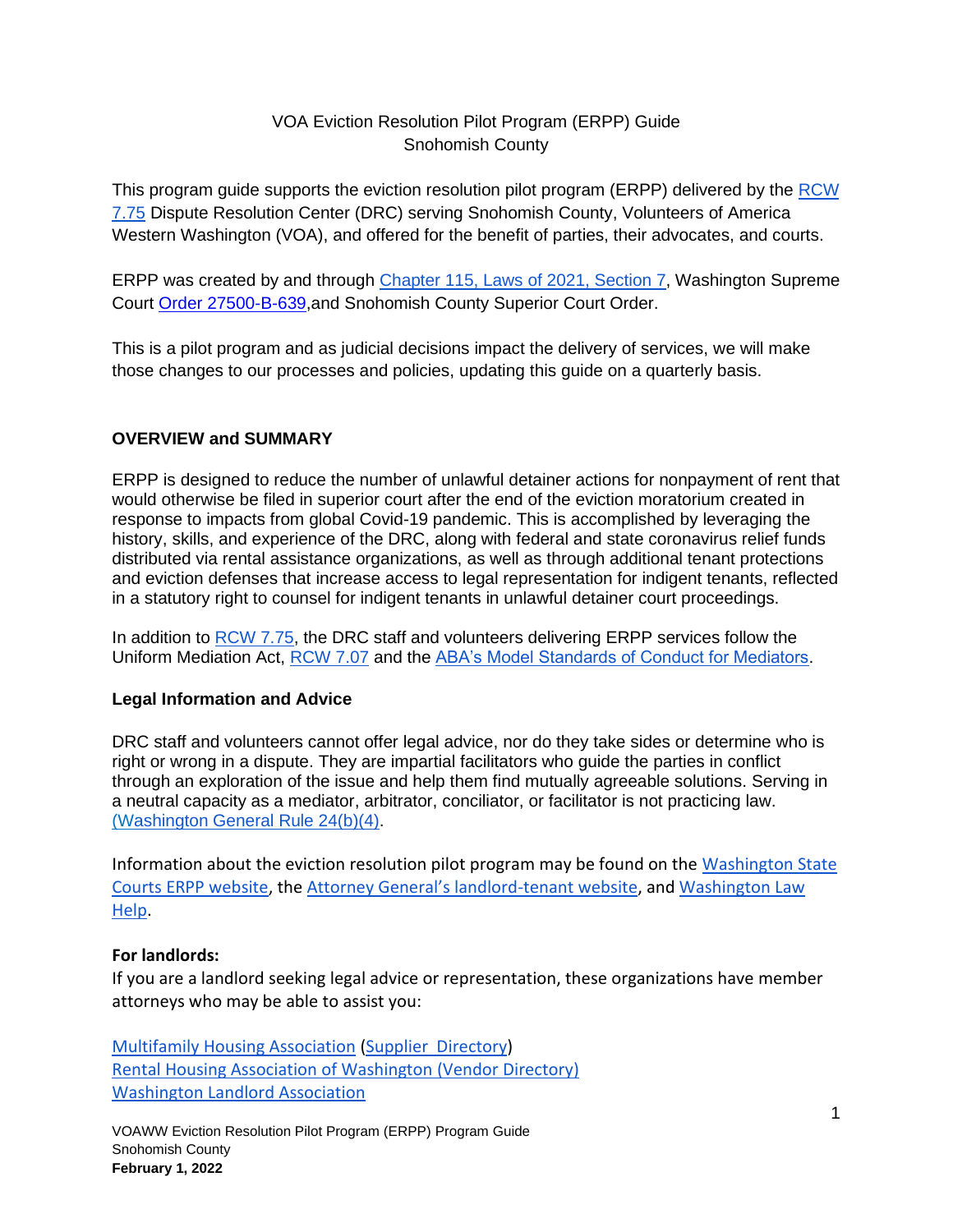#### **For tenants:**

If you are a tenant seeking legal advice or representation, please contact the Eviction Defense Screening Line at (855) 657-8387 or apply on-line at [https://nwjustice.org/apply-online.](https://nwjustice.org/apply-online) Snohomish County HJP, Call (425) 258-9283 ext. 0, Email: [information@snocolegal.org.](mailto:information@snocolegal.org)

### **DRC Priorities for processing of ERPP cases:**

- 1. The DRC will process cases fairly, equitably, and efficiently.
- 2. Where a tenant does not engage, either by lack of contact or direct refusal, the DRC will issue Certificates and close the case expeditiously.
- 3. Where a tenant does engage, either affirmatively through active participation in rental assistance and/or the DRC or in response to DRC outreach, the active ERPP cases will be worked diligently toward a scheduled facilitated negotiation session, with ongoing services to support the parties in reaching resolution at any time.
- 4. While respecting confidentiality, the DRC will communicate effectively with the local bench and bar the ERPP process and with the parties and their representatives, if any, the status of individual cases (who is doing what by when) in support of early resolution.

**NOTE:** The timelines of an active ERPP case are not completely within DRCs control. Rental assistance and civil legal services organizations are also working with finite resources and within legislative, executive, and judicial ambiguities and complexities. Effective communication by and through the DRC, therefore, is critical to delivering ERPP services.

### **Commencing an ERPP Case:**

ERPP Notice required: An ERPP case may only be commenced by the landlord sending the tenant and the DRC a complete and accurate **ERPP Information and Resource Notice** (ERPP Notice) and a Notice to Pay Rent or Vacate the Property. Please go to the AG Website [https://www.atg.wa.gov/landlord-tenant,](http://www.atg.wa.gov/landlord-tenant) for the most up to date forms and information. No other notices or communications may substitute for the ERPP Information and Resource Notice. If received, any other notice or communication will be returned to the sender, noting how an ERPP case is commenced.

Each notice must be sent in a separate email to: [earlyresolution@voaww.org.](mailto:earlyresolution@voaww.org) No batch notices will be accepted, and landlords are encouraged to prioritize appropriately for their needs.

## Complete and Correct Forms: **It is the landlord's responsibility to properly serve the proper notices and the DRCs are not responsible for improper service of improper notices**.

Landlords are not required to use the forms provided on the Attorney General's landlord-tenant website. However, if the landlord chooses to use forms other than those provided through the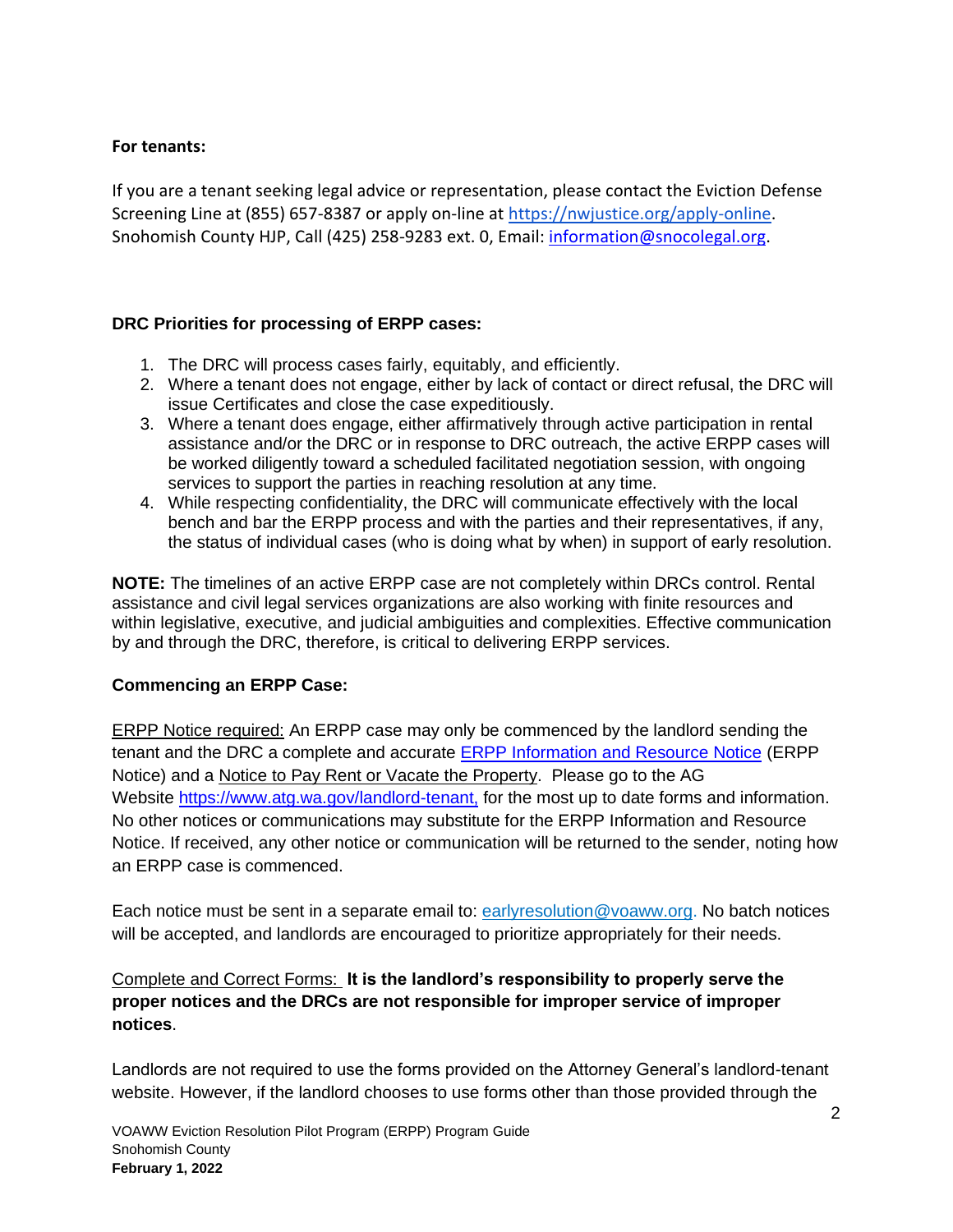Attorney General's website, administrative processing may be delayed. Because the consequences for improper notice may be severe if the parties are unable to resolve their dispute during ERPP, the DRC will specifically refer unrepresented landlords to seek legal advice and when forms provided differ from those offered through the Attorney General's website or when the information on the forms are incomplete or illegible, the DRC will confirm with the landlord that they intend to proceed with the forms provided.

Prioritization: The DRC has finite resources for ERPP and will process notices as soon as possible in light of those finite resources. Cases will be processed on a first come, first served basis, with the order based on the timestamp of an emailed notice. Notices received after 3:00 p.m. will not be processed until the following business day.

Upon commencing the case, the DRC staff member reviews the notice and: 1) makes the first contact attempt to the tenant; 2) makes the first contact with rental assistance to determine if the tenant has an existing application for rental assistance, and 3) enters the case into the DRCs case management tool.

Reasonable Offers of Repayment: Landlords will include any Reasonable Offer of Repayment made to the tenant along with the ERPP Notice in their email to the DRC.

Notice to Tenants. The DRC shall, upon request or returned receipt of the form Notice, provide to Tenants a written Notice of Legal Services available and Tenant Rights under the applicable laws.

| Day of<br>Case                                                                                    | <b>DRCs Activity</b>                                                                                                                                                                                                                          | <b>Potential Outcomes</b>                                                                                                                       | <b>Additional Resources</b> |
|---------------------------------------------------------------------------------------------------|-----------------------------------------------------------------------------------------------------------------------------------------------------------------------------------------------------------------------------------------------|-------------------------------------------------------------------------------------------------------------------------------------------------|-----------------------------|
| Day 1-14<br><b>ERPP</b><br>Notice and<br>14 Day<br>Notice to<br>Pay Rent<br>or Vacate<br>Property | <b>Rental assistance: DRC</b><br>attempts to determine if<br>application for rental assistance<br>has been initiated or is in<br>process, and the time period for<br>the award or non-award of<br>assistance from any pending<br>application. |                                                                                                                                                 |                             |
|                                                                                                   | <b>Contact attempts: DRC strives</b><br>to contact the tenant to offer<br><b>ERPP</b> services and to connect<br>tenant to rental assistance,<br>legal services.                                                                              | The DRC will make three<br>attempts to reach the tenant<br>during the 14-day period<br>using the provided contact<br>information, by means that |                             |

# **Here are how ERPP cases will proceed:**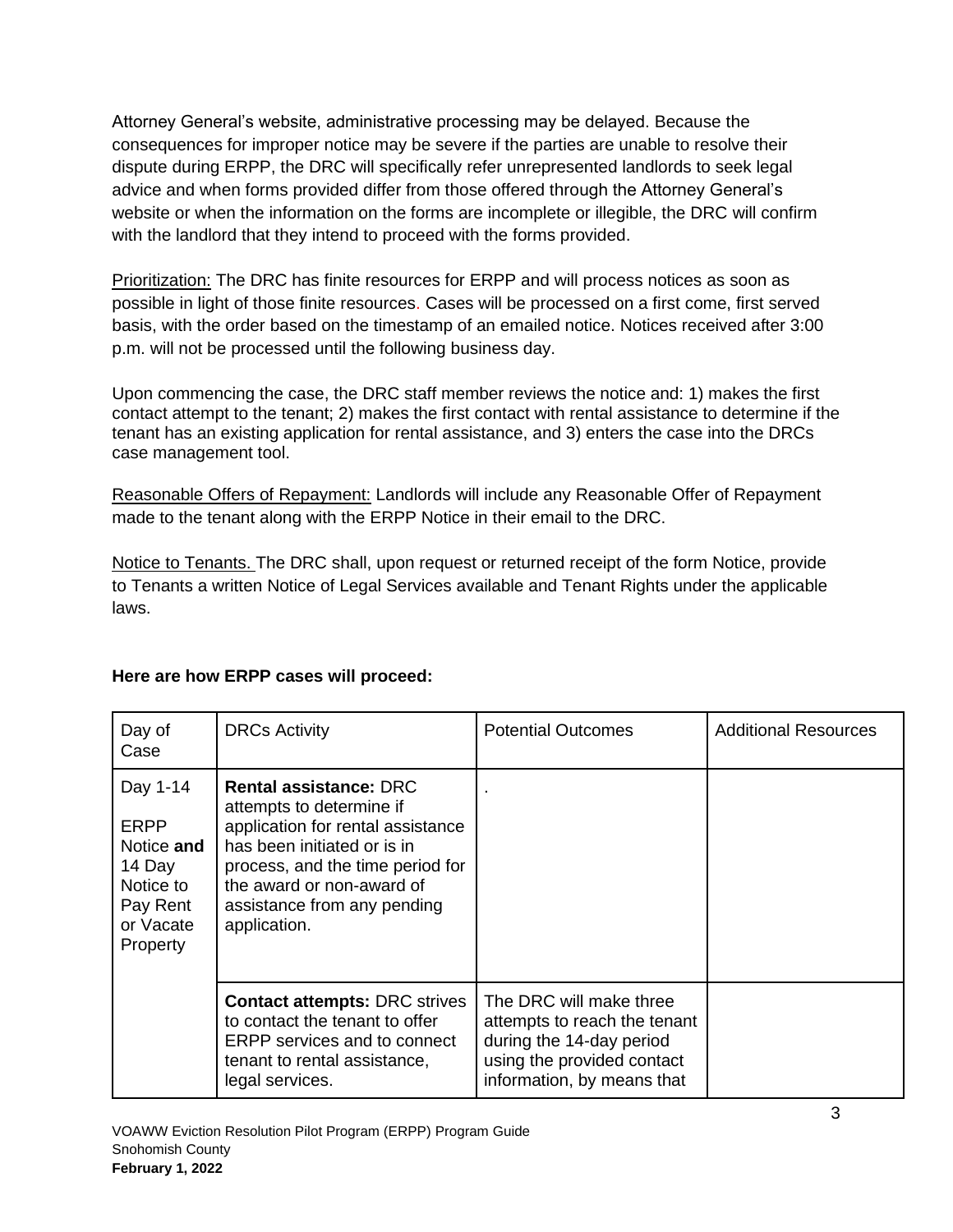|  |                                                                                                                                                                                                                                                                                                                       | may include email, phone<br>text message and/or USPS<br>first class mail.                                                                                                                                                                                                                                                                                                                                                                      |                                                                                                                                                                                                                                                                                                                                                                                                                                                                                                                                                            |
|--|-----------------------------------------------------------------------------------------------------------------------------------------------------------------------------------------------------------------------------------------------------------------------------------------------------------------------|------------------------------------------------------------------------------------------------------------------------------------------------------------------------------------------------------------------------------------------------------------------------------------------------------------------------------------------------------------------------------------------------------------------------------------------------|------------------------------------------------------------------------------------------------------------------------------------------------------------------------------------------------------------------------------------------------------------------------------------------------------------------------------------------------------------------------------------------------------------------------------------------------------------------------------------------------------------------------------------------------------------|
|  | Intake & Scheduling: If the<br>DRC reaches the tenant and<br>the tenant accepts ERPP<br>services, the DRC conducts an<br>intake process of both the<br>tenant and the landlord and<br>schedules for the first available<br>meet and confer/mediation or<br>ERPP clinic.                                               | <b>DRC</b> delivers conflict<br>coaching, conciliation<br>services and supporting<br>services to advance the<br>dialogue between tenant<br>and landlord, collecting all<br>documents and seeking<br>resolution of the conflict<br>prior to the scheduled meet<br>and confer/mediation.<br>Conciliations resulting in a<br>settlement will not be<br>certified. The case will be<br>closed as resolved.                                         | <b>Repayment Plan Offer</b><br>information here.<br>Rental assistance<br>Navigator notified<br>Electronic signature<br>software<br>Agreement to mediate<br>with virtual protocols                                                                                                                                                                                                                                                                                                                                                                          |
|  | <b>Rental Assistance</b><br><b>Coordination: If the tenant or</b><br>landlord are awaiting to learn<br>the amount of rental assistance<br>awarded the tenant, the DRC<br>will work with the landlord,<br>tenant, and rental assistance to<br>keep one another current on<br>the status of the pending<br>application. | Actions to be taken by<br>either party, will be provided<br>with clear deadlines. This<br>may include engaging with<br>a necessary third party<br>(HJP and/or rental<br>assistance), this will be<br>clearly communicated to the<br>parties and documented in<br>the case file.<br>The DRC will keep all<br>parties and their counsel, if<br>any, apprised of the case<br>status to ensure that<br>progress toward completion<br>is sustained. | Tenant inaction: If a<br>tenant does not follow-<br>through on a<br>commitment made to<br>advance resolution of<br>the dispute, the DRC<br>will issue the Certificate<br>of Participation to the<br>parties within 72 hours<br>upon request from the<br>landlord and close the<br>case.<br>Landlord inaction: If a<br>landlord does not<br>follow-through on a<br>commitment made to<br>advance resolution of<br>the dispute, the DRC<br>will close the case for<br>inactivity within 72<br>hours but WILL NOT<br>issue a Certificate of<br>Participation. |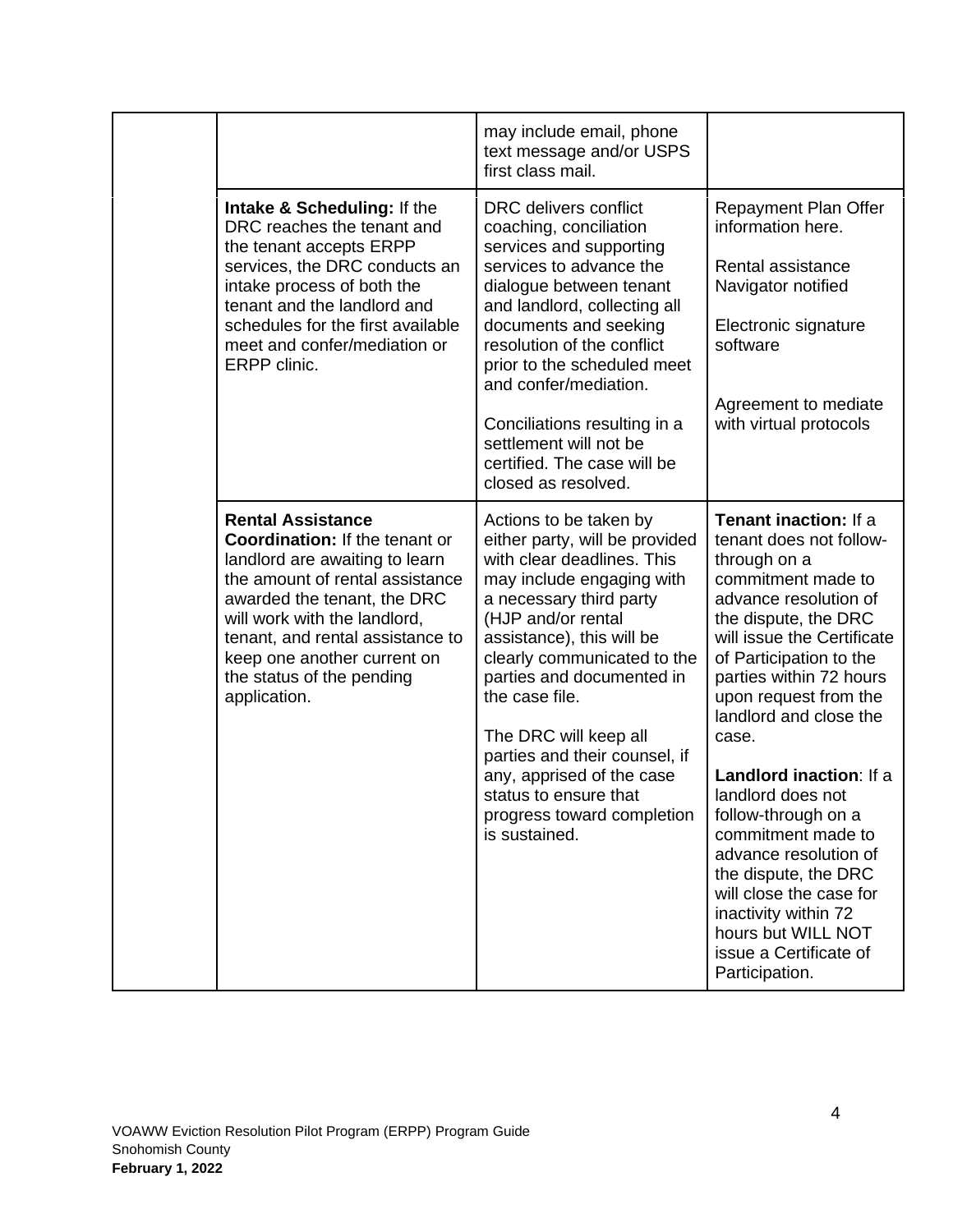|  | <b>Conciliation and ERPP</b><br><b>Services: If the Tenant is</b><br>engaged in the ERPP process,<br>the DRC will work with both<br>parties to prepare for the<br>scheduled meet and confer or<br>mediation session.  |                                                                                                                                                                                                                                                                                                                                                                                                                                |                                                                                                                                                                                                                                                             |
|--|-----------------------------------------------------------------------------------------------------------------------------------------------------------------------------------------------------------------------|--------------------------------------------------------------------------------------------------------------------------------------------------------------------------------------------------------------------------------------------------------------------------------------------------------------------------------------------------------------------------------------------------------------------------------|-------------------------------------------------------------------------------------------------------------------------------------------------------------------------------------------------------------------------------------------------------------|
|  | <b>Settlement: If the DRC is</b><br>notified in writing signed by<br>both parties that they have<br>reached an agreement before<br>the meet and confer/mediation<br>date, the DRC will close the<br>case as resolved. | Conciliations resulting in a<br>settlement will not be<br>certified. The case will be<br>closed as resolved.<br>If a landlord contacts the<br>DRC alleging that a tenant<br>has defaulted on an<br>agreement previously<br>negotiated in ERPP, the<br>DRC will conduct intake<br>with the tenant and either<br>issue a Certificate of<br>Participation or schedule an<br>expedited meet-and-confer<br>session within 72 hours. |                                                                                                                                                                                                                                                             |
|  | <b>Meet and confer/Mediation</b>                                                                                                                                                                                      | At conclusion of the meet<br>and confer/mediation<br>session, when there is no<br>resolution, unless the<br>parties agree otherwise, a<br>Certificate will be issued to<br>all parties, and the case will<br>be closed.                                                                                                                                                                                                        | In unresolved cases,<br>unless the parties<br>agree to continue<br>working toward a<br>resolution in ERPP, a<br>Certificate will be<br>issued to all parties and<br>the case closed.                                                                        |
|  | <b>ERPP infeasible: If the DRC</b><br>was able to contact the tenant<br>but was unable to offer<br>services,                                                                                                          | In this case the Certificate<br>will be issued within one<br>business day of when the<br>DRC discovered the inability<br>to offer services.<br>Copies of the Certificate of<br>Participation and ERPP<br>Notice for the case will be<br>sent electronically to the<br><b>Right to Counsel provider</b><br>for caseload staffing at                                                                                             | <b>Note:</b> This will apply on<br>exceedingly rare<br>occasions but does<br>occur. Because the<br>communication<br>difficulty may result<br>from a physical or<br>mental capacity<br>concern that is not<br>otherwise knowable by<br>the DRC staff but may |

 $\overline{\phantom{a}}$ 

 $\overline{\phantom{a}}$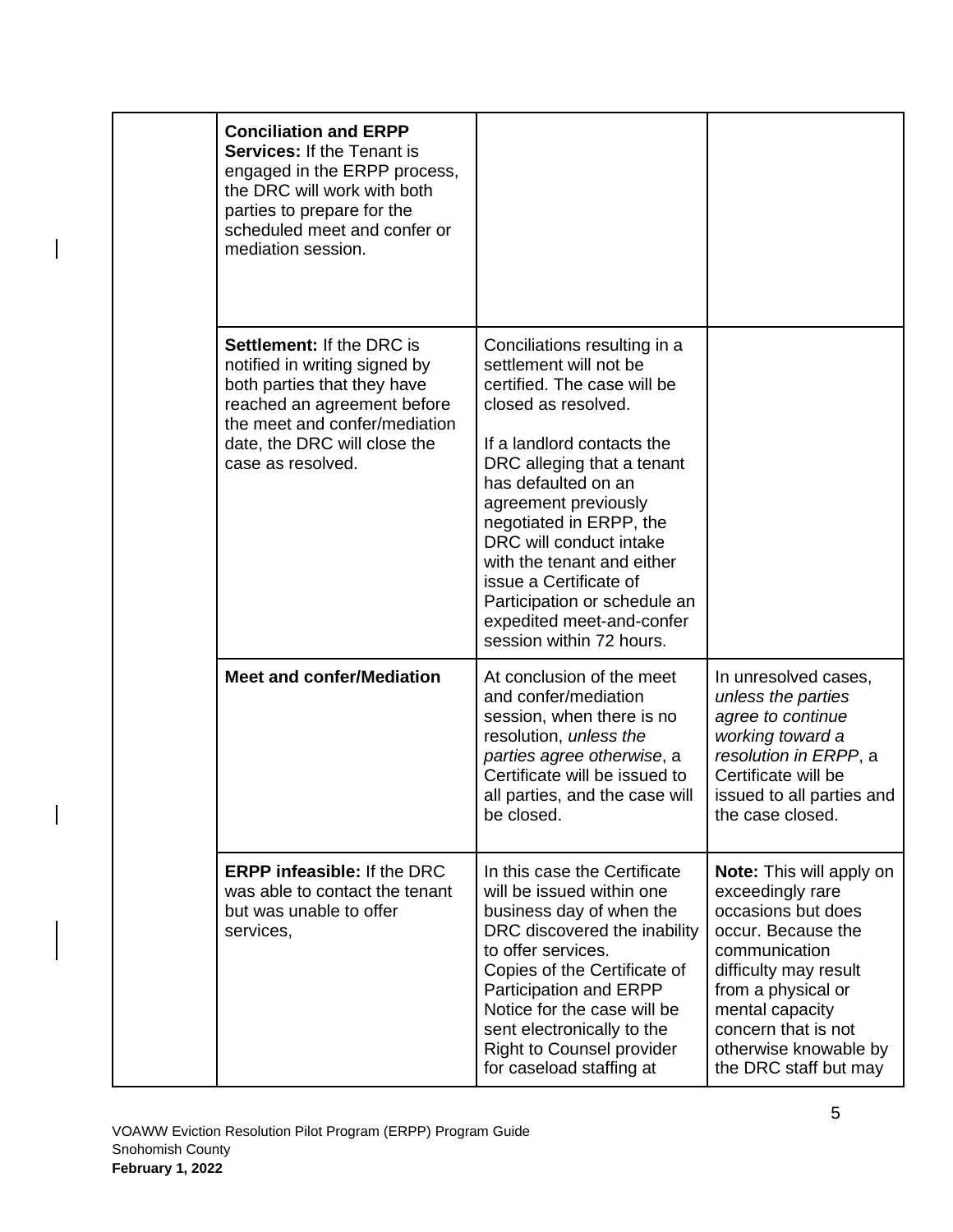|        |                                                                                                                                 | court.                                                                                                                                                                                                                                                                                        | impact service needs in<br>later proceedings, the<br>DRC will note any<br>observable fact on the<br>Certificate (e.g., "DRC<br>was able to confirm<br>that they were<br>speaking to <tenant>,<br/>but after several<br/>minutes of<br/>conversation the DRC<br/>intake specialist<br/>observed that she<br/>could not follow the<br/>tenant's communication<br/>and politely completed<br/>the call."</tenant> |
|--------|---------------------------------------------------------------------------------------------------------------------------------|-----------------------------------------------------------------------------------------------------------------------------------------------------------------------------------------------------------------------------------------------------------------------------------------------|----------------------------------------------------------------------------------------------------------------------------------------------------------------------------------------------------------------------------------------------------------------------------------------------------------------------------------------------------------------------------------------------------------------|
|        | <b>Tenant Refuses: If the DRC</b><br>was able to contact the tenant<br>and the tenant refuses ERPP<br>services.                 | DRC will issue a Certificate,<br>send it to both parties<br>Copies of the Certificate of<br>Participation and ERPP<br>Notice for the case will be<br>sent electronically to the<br><b>Right to Counsel provider</b><br>for caseload staffing at<br>court.                                     |                                                                                                                                                                                                                                                                                                                                                                                                                |
| Day 15 | No Contact: If the tenant has<br>not contacted rental assistance<br>or the DRC, and the DRC was<br>unable to contact the tenant | DRC will issue a Certificate,<br>send it to both parties upon<br>written request from the<br>landlord. Copies of the<br>Certificate of Participation<br>and ERPP Notice for the<br>case will be sent<br>electronically to the Right to<br>Counsel provider for<br>caseload staffing at court. |                                                                                                                                                                                                                                                                                                                                                                                                                |

#### **Virtual Meet and Confer and Mediation sessions**

With COVID and ongoing variants we anticipate most conciliation services will be conducted remotely via Zoom. If a party does not have access to technology, the DRC will schedule the session at a site location where parties can access the Zoom link. These sites are confidential and will have PPE for social distancing to support client and counsel meeting.